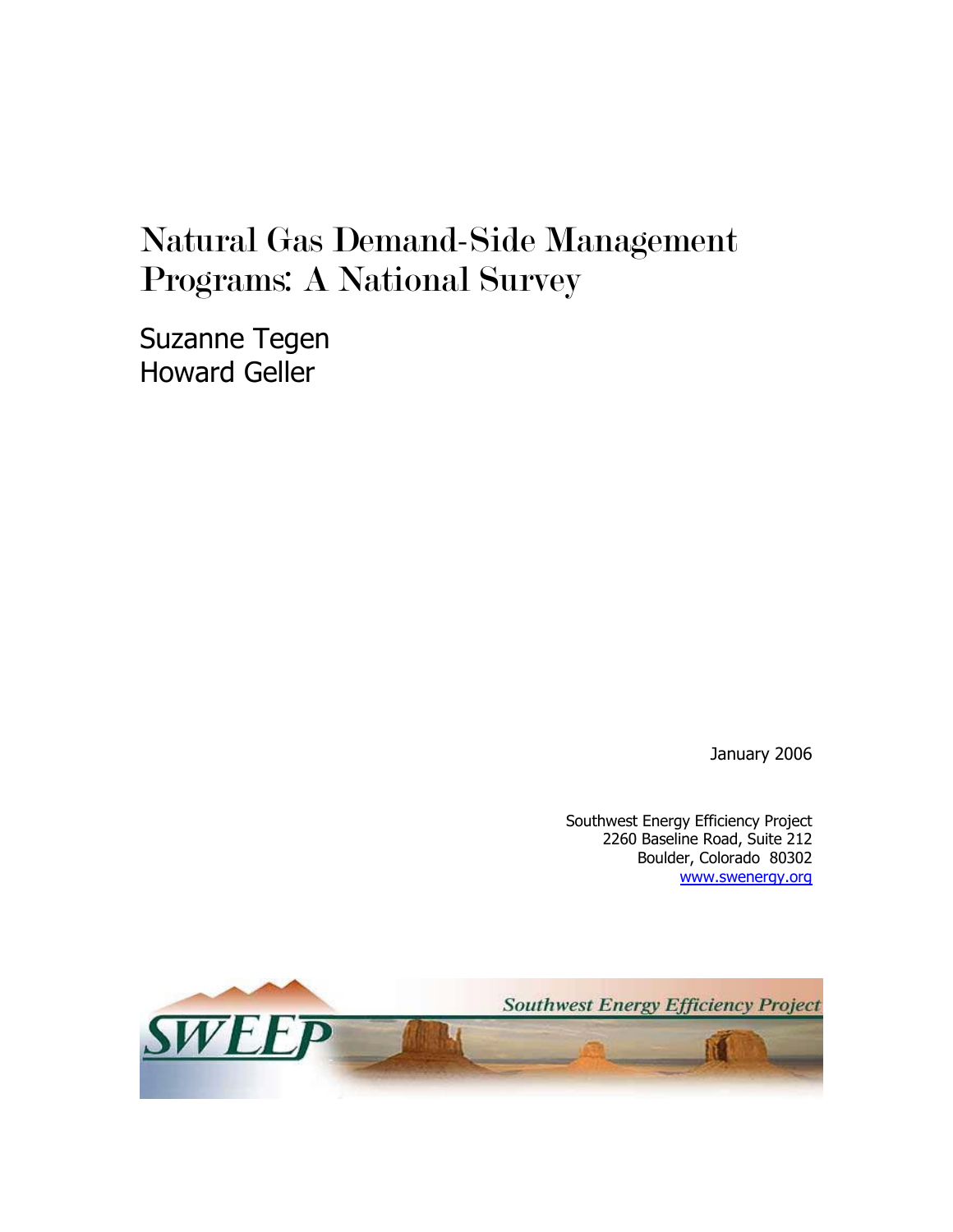#### **Natural Gas Demand-Side Management Programs: A National Survey**

Suzanne Tegen and Howard Geller Southwest Energy Efficiency Project Boulder, CO

January 2006

#### **Introduction**

There has been an upward trend in natural gas prices since 2002, with wholesale gas prices skyrocketing to as much as \$15 per million Btu (equivalent to about \$15 per thousand cubic feet) in the latter part of 2005, as shown in Figure 1. The Energy Information Administration (EIA) now predicts that wholesale gas prices will decline to around \$9 per thousand cubic feet in 2006, but this is still very high by historical standards (EIA 2005). In Colorado, retail gas prices are expected to be 40-50% higher this winter compared to last year, and nearly three times the level experienced in 2002 (Chakrabarty 2005).



**Figure 1. Natural gas prices measured in dollars per million Btu (\$/MMBtu)**  Source: WTRG Economics

U.S. natural gas consumption has remained relatively constant at 22 to 23 trillion cubic feet per year over the past decade. But the Energy Information Administration projects that gas use will rise 1.6% per year on average during 2003-2025 (EIA 2005). Increasing natural gas consumption causes a number of problems including: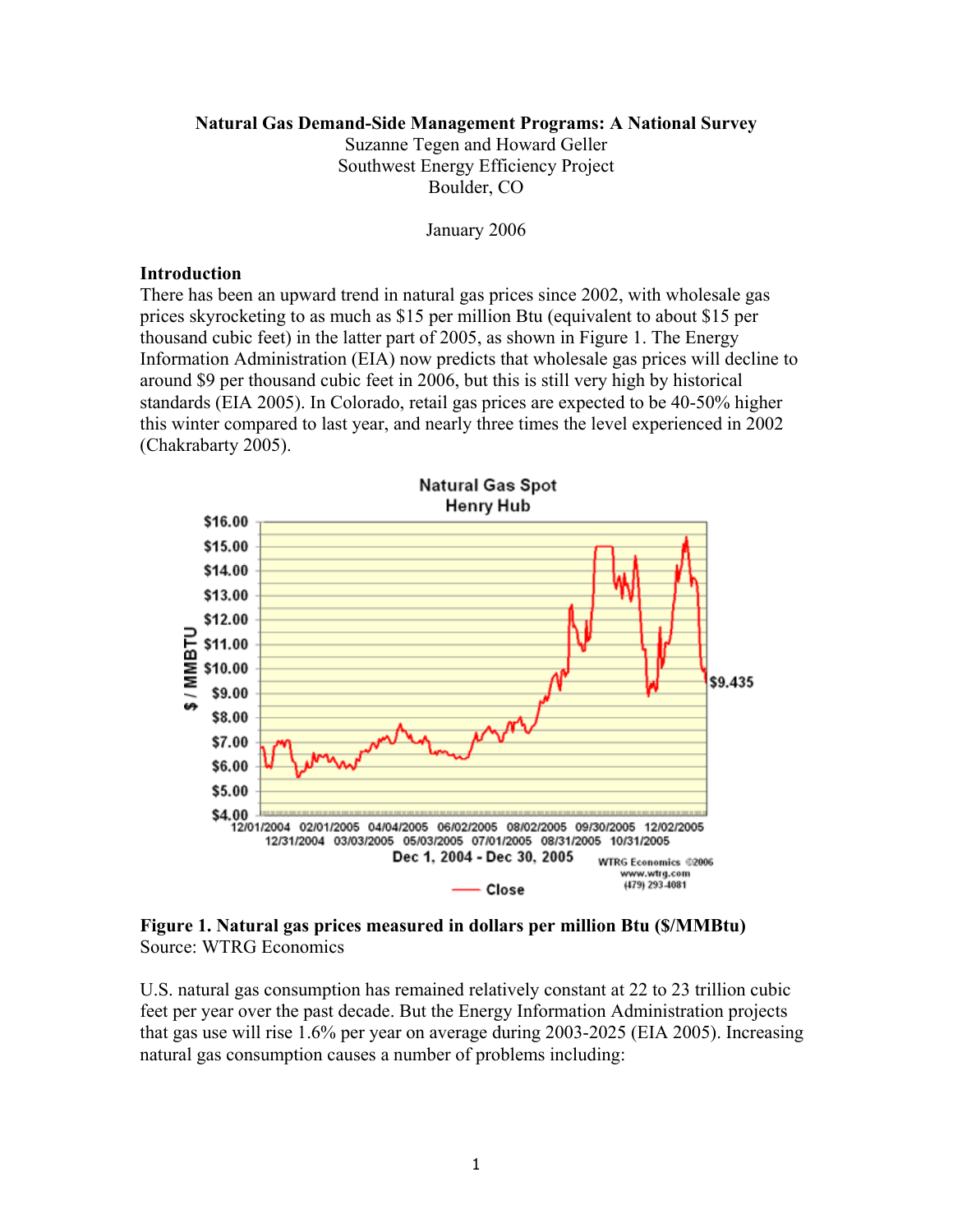- It contributes to high energy bills;
- It depletes finite natural gas resources;
- It necessitates more importation of natural gas which is costly, difficult, and increases security risks; and
- It exerts significant upward pressure on prices during this period of very tight gas markets.

Natural gas demand-side management (DSM) programs reduce natural gas consumption by improving the energy efficiency of buildings, space heating systems, water heating, and other gas appliances. This lowers the gas bills of consumers and businesses that adopt these measures, and also provides broader societal benefits including reducing natural gas imports, reducing the risk of gas shortages, and putting downward pressure on natural gas prices (Elliott and Shipley 2005).

## **Purpose**

This report presents a survey of gas demand-side management (DSM) programs operated by gas utilities with comprehensive programs for their customers. It includes data on budget level, amount of gas savings, ratio of gas savings per program dollar, utility motivation to implement gas DSM programs, cost effectiveness of gas DSM programs as a whole, whether or not the utility has financial incentives to implement the programs, and other key factors.

The survey covers ten major gas utilities in different regions of the country and presents data for 2004. It pertains to each utility's overall set of gas DSM programs, not individual programs, thereby complementing other studies such as the *America's Best Natural Gas Energy Efficiency Programs* report published by ACEEE (Kushler, York, and Witte 2003). In summary, we provide a snapshot of gas DSM program activity and performance in the United States as of 2004.

#### **Methodology**

The authors selected thirteen geographically-dispersed gas utilities we knew were implementing comprehensive DSM programs. Of the 13 utilities and program administrators chosen for this research, ten responded with some results and five could answer all of our questions (see Appendix A for survey questions). Through additional research, we were able to obtain complete survey results for all ten utilities.

We reviewed existing literature on natural gas DSM programs and obtained contact names for utility and non-utility program administrators. We interviewed approximately 30 utility and non-utility contacts to obtain data for the programs listed below. For information unavailable through contacts, utility websites and annual reports were used. The ten utilities included are: Aquila (MN), Centerpoint Energy (MN), Keyspan (MA and NY), Northwest Natural Gas (OR), NSTAR (MA), Pacific Gas and Electric (CA), Puget Sound Energy (WA), Southern California Gas (CA), Vermont Gas (VT), and Xcel Energy (MN). In each case, we report 2004 program data.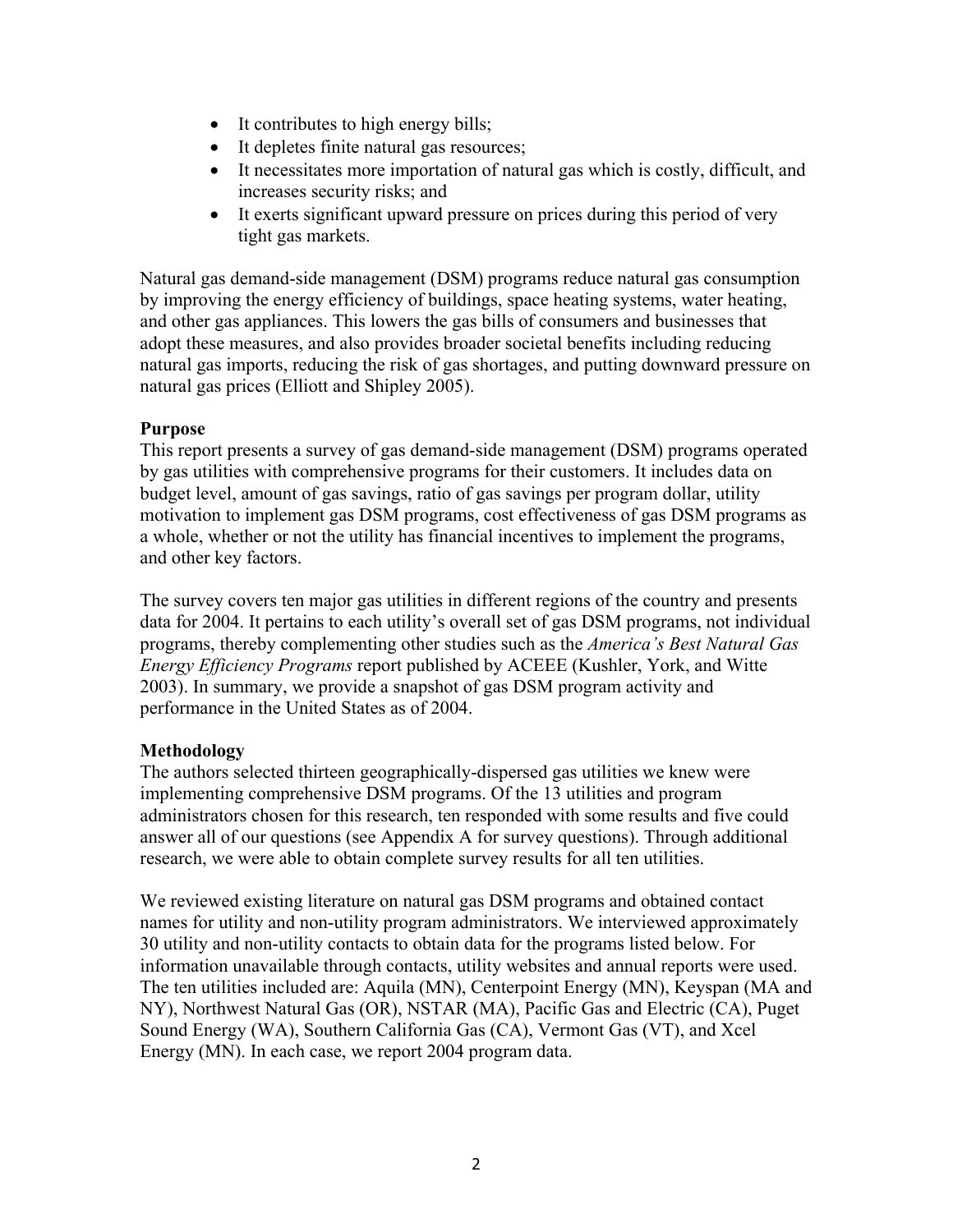In some cases utilities are contributing DSM program dollars to statewide low-income home weatherization programs; in other cases this is done separately from gas DSM programs. We included the weatherization contribution when it was reported by the utility and was a small part of their overall DSM effort. In cases where this is a separate and/or a large activity, we did not include it as part of the utility's DSM program.<sup>[1](#page-3-0)</sup>

### **Results**

The survey responses are reported by utility in Appendix B. Table 1 lists the amount of utility spending on their gas DSM programs, the percentage of retail revenues that was spent on the programs, the natural gas savings attributed to the programs in terms of first year savings, the percentage of gas sales that was saved, the amount of gas saved per million dollars of program activity, and the Benefit-Cost Ratio (BCR) determined by the utility or other program administrator.

|                    | Program      | % of retail | Gas savings | $%$ of gas | MCF/yr saved  | Benefit-          |
|--------------------|--------------|-------------|-------------|------------|---------------|-------------------|
|                    | spending     | revenues    | (MCF/yr)    | sales      | per million   | <b>Cost Ratio</b> |
|                    | $(million \$ |             | (1)         | saved      | dollars $(2)$ | (3)               |
| Aquila (MN) (4)    | 2.1          | 1.4         | 146,000     | 0.5        | 69,000        | --                |
| Centerpoint        | 5.6          | 0.5         | 720,000     | 0.5        | 129,000       | 2.6               |
| Keyspan            | 12.0         | 1.0         | 490,000     | 0.4        | 41,000        | 3.00              |
| <b>Northwest</b>   | 4.7          | 0.7         | 85,000      | 0.1        | 18,000        |                   |
| Natural Gas (5)    |              |             |             |            |               |                   |
| <b>NSTAR</b>       | 3.9          | 0.8         | 71,500      | 0.2        | 18,000        | 2.29              |
| PG&E               | 21.7         | 0.7         | 2,040,000   | 0.7        | 94,000        | 2.1               |
| PSE                | 3.8          | 0.4         | 311,000     | 0.5        | 82,000        | 1.93              |
| So Cal Gas         | 21.0         | 0.6         | 1,100,000   | 0.3        | 53,000        | 2.67              |
| <b>Vermont Gas</b> | 1.1          | 1.6         | 57,000      | 1.0        | 57,000        | 5.6               |
| Xcel (MN)          | 4.0          | 0.7         | 663,000     | 0.9        | 166,000       | 1.56              |
| Average (6)        | 7.9          | 0.8         | 564,000     | 0.5        | 72,700        | 2.7               |
| Median             | 4.3          | 0.7         | 400,500     | 0.5        | 63,000        | 2.4               |

#### **Table 1. Overview of 2004 gas DSM programs**

Notes:

(1) An MCF is one thousand cubic feet, and is equivalent to 10.26 therms.

- (2) First year energy savings per million dollars of program expenditures.
- (3) For utilities which report a variety of benefit-cost ratios, we present the value based on the Total Resource Cost (TRC) test.
- (4) Aquila uses the societal test for determining the DSM benefit-cost ratio but did not provide a value for 2004 programs.
- (5) DSM programs, other low-income home weatherization, are now implemented by the Energy Trust of Oregon (ETO) for Northwest Natural Gas Company. Includes both DSM programs and low-income weatherization in Oregon only.
- (6) Average weights all utilities equally.

<span id="page-3-0"></span> $\overline{a}$  $1$  Low-income weatherization tends to be more costly per unit of energy savings compared to other types of gas DSM programs. PG&E's gas DSM programs, for example, are saving 12 times more gas per program dollar compared to the utility's contribution to low-income home weatherization (Luboff 2006).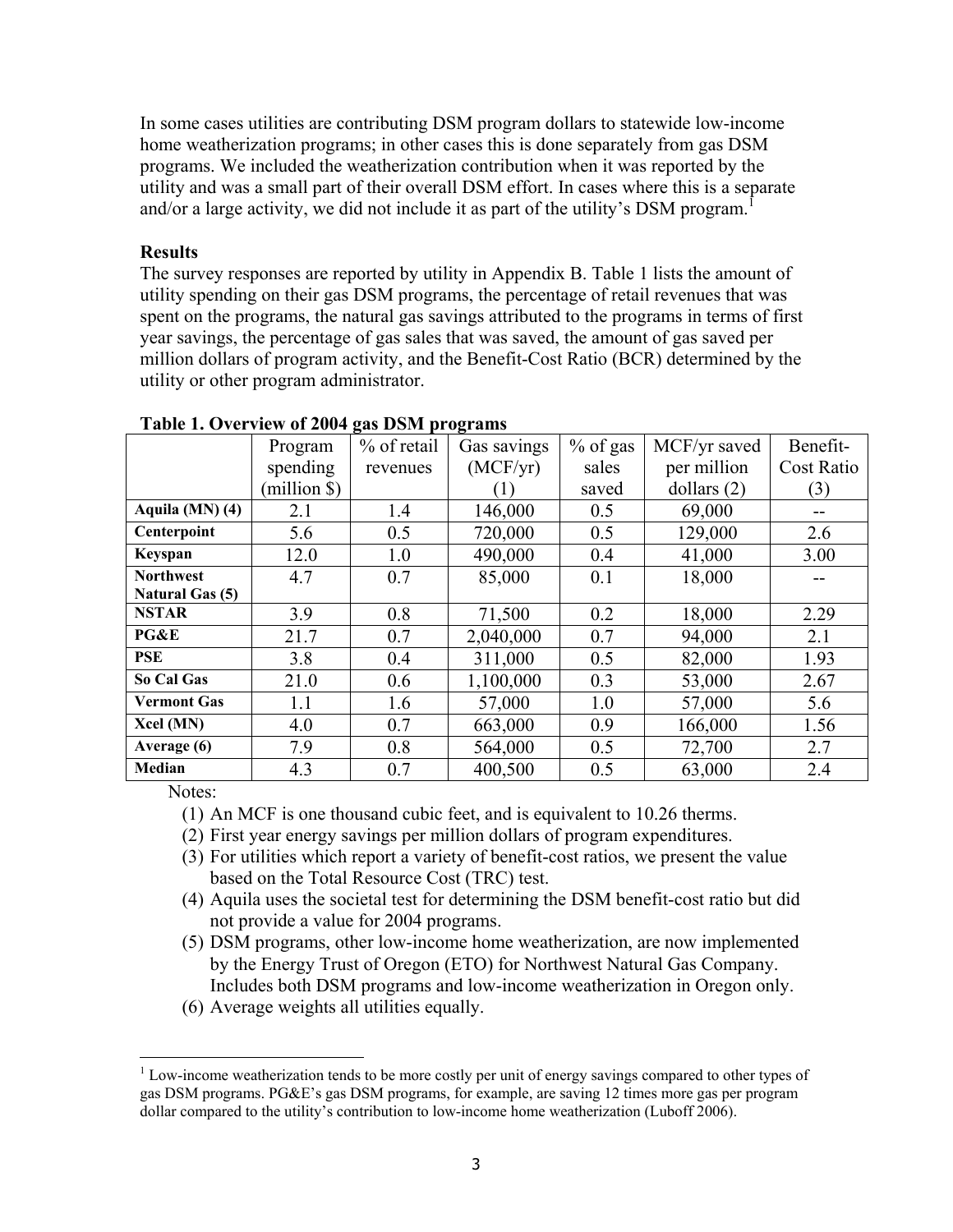Our survey shows that these ten utilities were spending between 0.4% and 1.6% of their retail revenues on DSM programs, and were reducing their gas consumption by 0.1% to 1.0% per year, from programs implemented in 2004 alone. On average (and without weighting by utility size), the utilities spent 0.8% of revenues and reduced gas sales by 0.5% from DSM programs implemented in 2004. In absolute terms, only three utilities (SoCal Gas, PG&E, and Keyspan) were spending over \$10 million per year on their DSM efforts. Taken together, the ten utilities saved about 5.6 billion cubic feet of gas per year as a result of DSM programs implemented in 2004.

Spending a small percentage of revenues on DSM programs may sound trivial, but it can result in substantial natural gas savings. Southern California Gas Company, for example, spent 0.58% of retail gas revenues on gas DSM programs in 2004, amounting to over \$21 million, and saved 1.1 billion cubic feet of gas that year as a result. PG&E spent a similar amount of money and reported saving about 2.0 billion cubic feet of gas in 2004.

Three of ten utilities spent 1% or more of their revenues on DSM programs, but this higher spending level did not necessarily lead to greater gas savings as a fraction of total sales. The percentage of natural gas sales saved ranged from 0.2% or less (NSTAR and NW Natural Gas) to 1% (Vermont Gas). Four programs fell below 0.5% savings, and six accomplished 0.5% savings or higher, as a fraction of total gas sales.

In the case of Northwest Natural Gas, a utility bill surcharge provides over \$8 million per year of funding for energy efficiency programs. But actual program expenditures were well below this level in 2004 due to a transition in program implementation from the utility to the Energy Trust of Oregon (Gordon 2006). This also reduced the amount of energy savings achieved in 2004, as a fraction of total gas sales.

Table 1 includes the amount of gas saved per unit of DSM program expenditures. This ratio varies from as little as 18,000 MCF/yr per million dollars (Northwest Natural Gas and NSTAR) to 166,000 MCF/yr per million dollars (Xcel Energy). Five of the utilities report saving at least 65,000 MCF/yr per million dollars. We believe this wide disparity in savings per program dollar is due to a number of factors including variations in climate (greater savings potential in colder climates), differing emphases among utilities (more savings per program dollar from commercial-industrial programs compared to residential programs), differing levels of utility subsidy (some utilities pay a large fraction of the cost of efficiency measures, others a smaller fraction), and the degree to which the DSM effort supports low-income home weatherization (weatherization provides relatively limited energy savings per dollar of program expenditures). In addition, there are likely to be differences in the way energy savings are measured among the utilities, such as whether or not savings are adjusted to exclude estimated "free riders." We did not obtain information on the methodologies used to estimate energy savings.

The eight utilities that reported information on the cost effectiveness of their DSM programs found that the programs are very cost effective, with overall benefit-cost ratios (BCRs) ranging from 1.6 to 5.6. Six of the utilities reported an overall BCR of 2.0 or greater, the median BCR is 2.4, and the average BCR for all eight utilities reporting this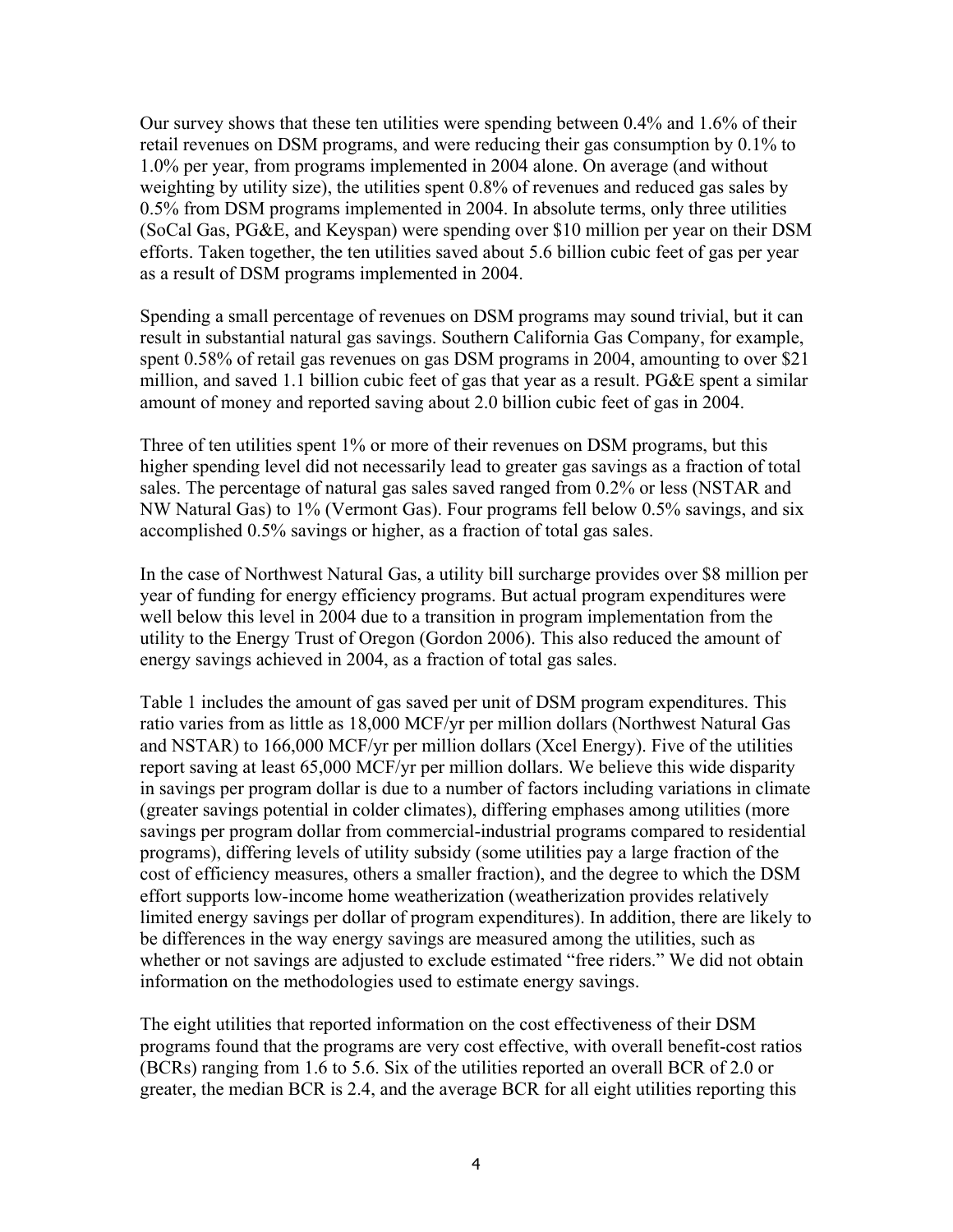information was 2.7. Most utilities use either the Total Resource Cost (TRC) or a societal benefit-cost test to determine cost effectiveness. It should be noted that the BCRs are based on natural gas prices as of 2004. Given the substantial increase in gas prices since 2004, gas DSM programs should be even more cost effective today.

Table 2 lists program components of the ten utilities' DSM programs. All programs serve residential and commercial customers, and all but two serve industrial customers. Programs for low-income households and incentives for high efficiency equipment and building retrofit are the most popular types of programs.

## *General trends and tendencies*

Most of the gas utilities included in this survey are eligible for shareholder incentives (five of the utilities) or are able to decouple gas sales and fixed cost recovery (three of the utilities). These policies overcome (or help to overcome) the financial disincentive that gas utilities face when they implement energy efficiency programs under traditional rate regulation. The utilities with shareholder incentives, namely Aquila, Centerpoint, Keyspan, NSTAR and Xcel Energy, tend to save more per unit of program expenditures than the utilities without such incentives, and also spend a slightly greater percentage of revenues on gas DSM programs than utilities without incentives.

|                    | ◓<br>Residential | - 0<br>C&I | Weather- | Low         | Audits | Retrofits/   | New          | Other                    |
|--------------------|------------------|------------|----------|-------------|--------|--------------|--------------|--------------------------|
|                    |                  |            | ization  | income      |        | Equipment    | construction |                          |
| Aquila             | X                | X          |          | X           | X      |              | X            | Tree planting,           |
|                    |                  |            |          |             |        |              |              | Rebates                  |
| Centerpoint        | X                | X          |          | X           |        | X            |              |                          |
| Keyspan            | X                | X(1)       | X        | X           | X      | X            |              |                          |
| <b>NW Natural</b>  | X                | X(1)       | X        | X           | X      | X            | $\mathbf{X}$ | Administered by Energy   |
| <b>Gas</b>         |                  |            |          |             |        |              |              | Trust of Oregon          |
| <b>NSTAR</b>       | X                | X          | X        | $\mathbf X$ |        | X            | $\mathbf X$  | Rebates, not for large   |
|                    |                  |            |          |             |        |              |              | industrial.              |
| PG&E               | $\mathbf{X}$     | X          |          | X(2)        |        | $\mathbf{X}$ | X            | Incentives,              |
|                    |                  |            |          |             |        |              |              | agricultural             |
| <b>PSE</b>         | X                | X          | X        | X           | X      | X            | X            | Education                |
| So Cal Gas         | X                | X          |          | X           | X      | X            | X            | Training for C&I, multi- |
|                    |                  |            |          |             |        |              |              | lingual programs         |
| <b>Vermont Gas</b> | X                | X          |          |             |        | X            | X            | Works with Efficiency    |
|                    |                  |            |          |             |        |              |              | Vermont to promote DSM   |
| Xcel (MN)          | X                | X          |          | X           | X      | X            |              |                          |

#### **Table 2. Natural gas DSM program components**

Notes:

(1) Program is not offered to industrial customers

(2) PG&E provides funding for low-income home weatherization program, but the spending and savings for this program are not included in this analysis.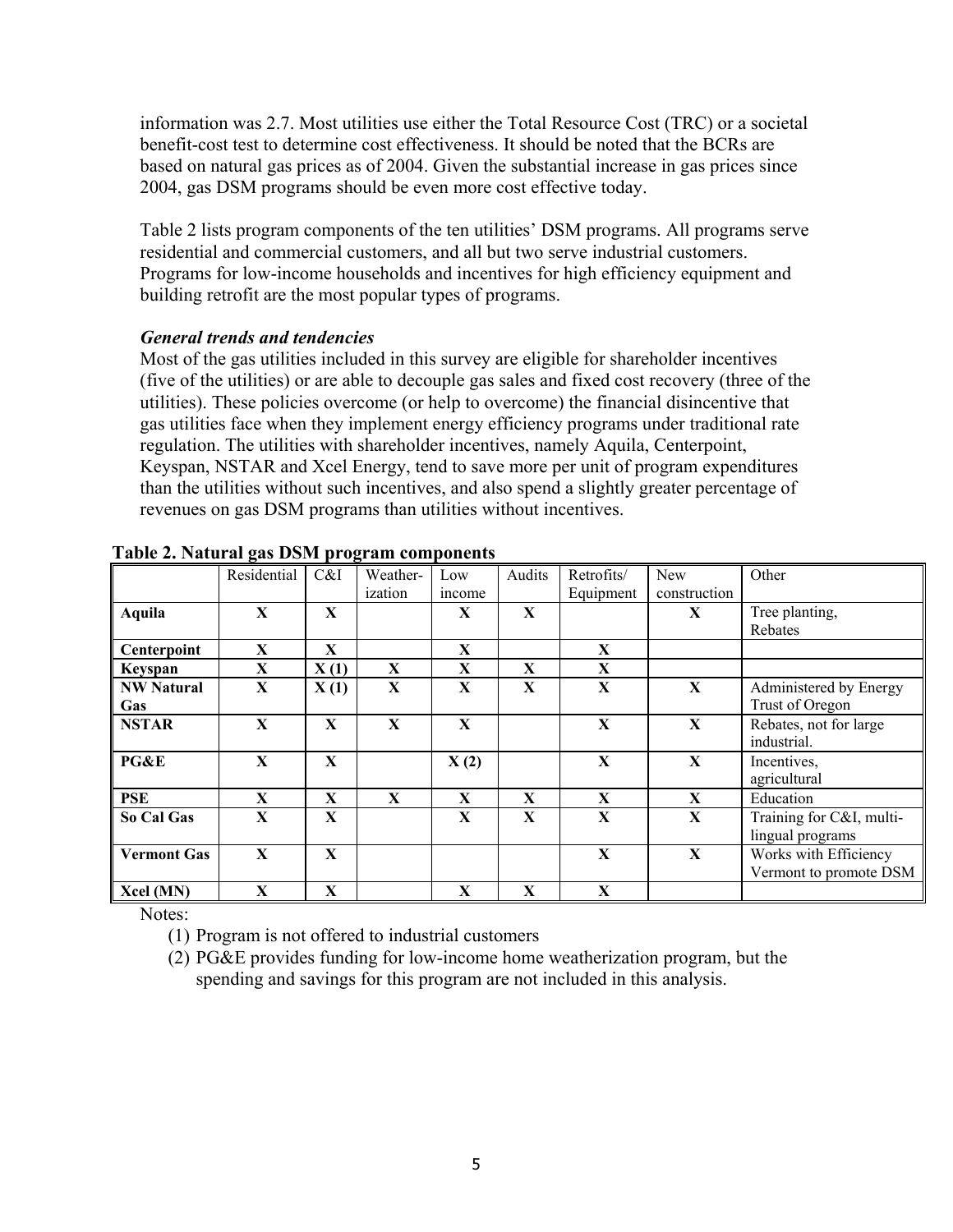Two utilities use outside organizations to administer or help promote their DSM programs, Northwest Natural Gas through the Energy Trust of Oregon<sup>2</sup> (ETO) and Vermont Gas through Efficiency Vermont.<sup>3</sup> These programs were designed by state utility commissions, following passage of legislation calling for such action. In both of these states, gas and electricity DSM programs are funded by public benefits charges on customers' utility bills. In the case of Vermont Gas, the utility administers the DSM program and works with Efficiency Vermont on promotion and implementation.

As shown in Figure 2, there is a moderate correlation between the percentage of overall revenues spent on gas DSM programs and the percentage of natural gas saved by the programs, with the savings percentage increasing as the spending percentage increases. However, some utilities such as Xcel Energy, PG&E, and Vermont Gas save much more per unit of spending than other utilities. Both PG&E and Xcel Energy achieve a large amount of gas savings from very effective programs directed to their commercial and industrial customers (Kushler, York and Witte 2003). Also, natural gas is relatively expensive in California and Vermont, meaning that DSM expenditures as a percentage of revenues are lower in these states than would be the case if gas prices were more typical.



 **Figure 2. Percentages of gas sales saved and retail revenues expended, 2004 gas DSM programs** 

<span id="page-6-1"></span><sup>3</sup> Efficiency Vermont was created by: the Vermont Public Service Board, the Vermont Legislature (in response to a request from the Vermont Department of Public Service), all of the state's twenty-two electric utilities, and a dozen consumer and environmental groups. Efficiency Vermont is administered by the Vermont Energy Investment Corporation (VEIC), an independent non-profit energy services organization under contract to the Vermont Public Service Board.

<http://www.efficiencyvermont.org/index.cfm?L1=147&L2=340&sub=bus>

1

<span id="page-6-0"></span><sup>2</sup> [http://www.energytrust.org/Frames/Frameset.html?mainFrame=http%3A//www.energytrust.org/Pages/abo](http://www.energytrust.org/Frames/Frameset.html?mainFrame=http%3A//www.energytrust.org/Pages/about/index.html) [ut/index.html](http://www.energytrust.org/Frames/Frameset.html?mainFrame=http%3A//www.energytrust.org/Pages/about/index.html)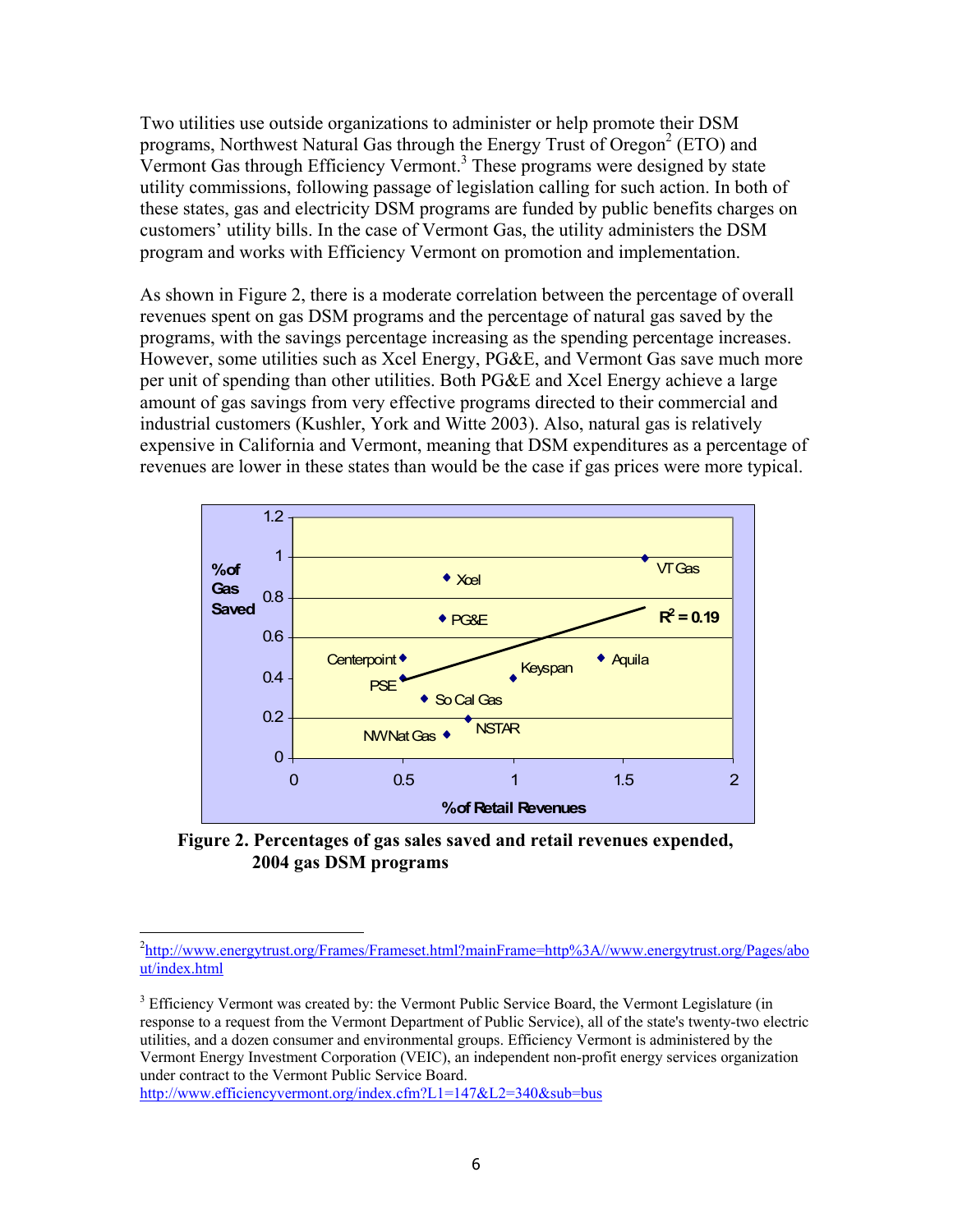Another issue we investigated was whether the utilities offer DSM programs to all customers or just to their full service customers (i.e., excluding larger customers that purchase gas commodity on the wholesale market and pay the utility for transport only). The response to this question was about evenly split with five utilities offering programs to full service customers only, four to all customers, and one utility (Aquila) offering programs to full service customers in one state and all customers in another state.

In general, program managers reported a high degree of satisfaction with the gas DSM programs. Most of the utilities plan to increase natural gas DSM funding levels in the future due to state mandates and/or rising gas prices; and many are exceeding their energy savings goals or requirements.

## *California leads the way*

Gas and electric utilities in California have implemented large-scale DSM programs for over 20 years. In 2004, gas utility spending on DSM programs was moderate (i.e., 0.6- 0.7% of revenues). However, gas DSM spending will increase in the near future due to new energy savings goals and program funding levels approved by the California Public Utilities Commission (CPUC). Funding for the gas DSM programs during 2006-2008 will more than double the previous amount, averaging about \$110 million per year statewide. The goal is to save over 4.6 billion cubic feet per year by 2008 (CPUC 2005).

By 2013, gas savings is expected to reach over 43 billion cubic feet as a result of gas DSM programs implemented in California during 2004-2013, equivalent to the gas consumption of one million households. If the goals are achieved, it will cut growth in gas consumption in California by almost half (EETF 2005).

#### **Conclusion**

A number of gas utilities across the country implement noteworthy gas DSM programs for their customers. The leading utilities were spending at least 0.7% of revenues on these programs and were saving 0.5 - 1.0% of their gas sales as of 2004. In most cases, state regulators have either decoupled gas sales and fixed cost recovery or adopted some form of shareholder incentive related to DSM program performance. Based on our survey, there appears to be a moderate correlation between spending as a fraction of revenues and gas savings as a fraction of gas sales. The more that is spent on gas DSM programs, the more that is saved, in percentage terms. However, there is a wide variation in the amount of gas savings achieved per million dollars of DSM program expenditures. Finally, gas DSM programs appear to be very cost-effective. The utilities we surveyed reported overall benefit-cost ratios in the range of 1.6 to 5.6, with most in excess of 2.0.

## **References**

Chakrabarty, G. 2005. "Xcel seeks increase in gas charge." *Rocky Mountain News*. Denver, CO, Dec. 17.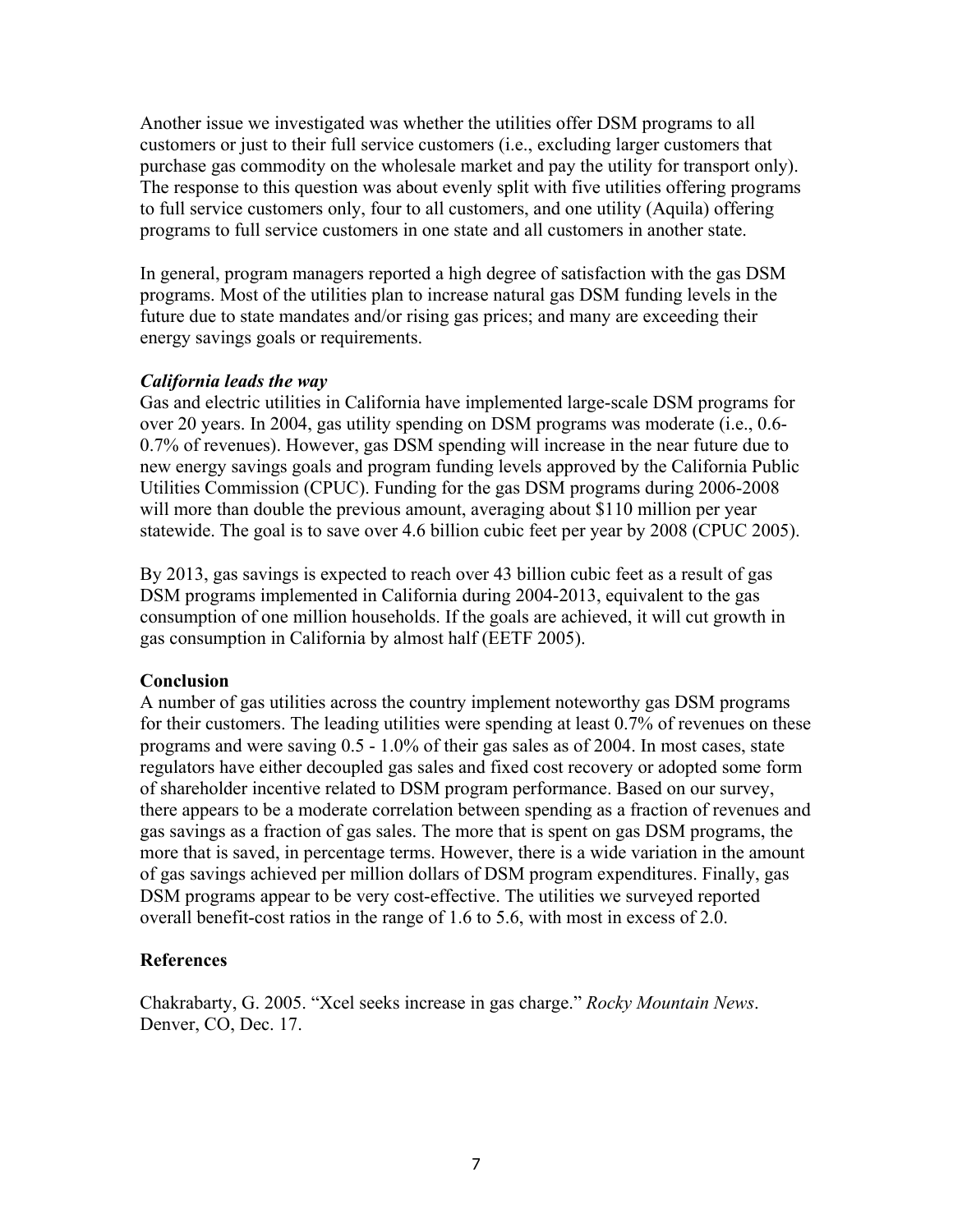CPUC 2005. "Interim Opinion: Energy Efficiency Portfolio Plans and Program Funding Levels for 2006-2008 – Phase 1 Issues," A.05-06-004 et al. San Francisco, CA: California Public Utilities Commission. Sept. 22.

EETF 2005. *The Potential for More Efficient Electricity Use in the Western United States.* Energy Efficiency Task Force Report to the Western Governors' Association. Denver, CO: Western Governors' Association.

EIA 2005. *Annual Energy Outlook 2005*. DOE/EIA-0383(2005). Washington, DC: Energy Information Administration, U.S. Department of Energy. [www.eia.doe.gov/oiaf/aeo/](http://www.eia.doe.gov/oiaf/aeo/)

Elliott, R.N. and A.M. Shipley. 2005. *Impacts of Energy Efficiency and Renewable Energy on Natural Gas Markets: Updated and Expanded Analysis*. Washington, DC: American Council for an Energy-Efficient Economy. [http://aceee.org/pubs/e052full.pdf.](http://aceee.org/pubs/e052full.pdf)

Gordon, F. 2006. Personal communication with Fred Gordon, Energy Trust of Oregon, Portland, OR, Jan. 18.

Kushler, M., D. York, and P. Witte. 2003*. Responding to the Natural Gas Crisis: America's Best Natural Gas Energy Efficiency Programs*. Washington, DC: American Council for an Energy-Efficient Economy. <http://www.aceee.org/pubs/u035.htm>

Luboff, J. 2006. Personal communication with Jay Luboff, Pacific Gas and Electric Company, San Francisco, CA, Jan. 26.

WTRG Economics 2005. Henry Hub Natural Gas Spot Price. Louisiana. [http://www.wtrg.com/daily/oilandgasspot.html.](http://www.wtrg.com/daily/oilandgasspot.html)

| Angela Kline                     | Centerpoint/Minnegasco        |
|----------------------------------|-------------------------------|
| Charlie Olsson, Lou Lelli        | <b>NSTAR</b>                  |
| Chris Neme                       | <b>Efficiency Vermont</b>     |
| Fred Gordon, Elaine Krause       | <b>Energy Trust of Oregon</b> |
| Jay Luboff                       | PG&E                          |
| Jim Grevatt, Karen Horne         | Vermont Gas                   |
| John Hanson                      | NW Natural Gas                |
| Marty Kushler, Neal Elliott      | <b>ACEEE</b>                  |
| Matt Daunis                      | Aquila                        |
| Rachel Sours-Page                | Xcel Energy                   |
| Rick Anderson and Lance DeLaura  | SoCal Gas Company             |
| Subid Wagley                     | Keyspan                       |
| William Hopkins, Michael Wehling | <b>Puget Sound Energy</b>     |

Personal Communication: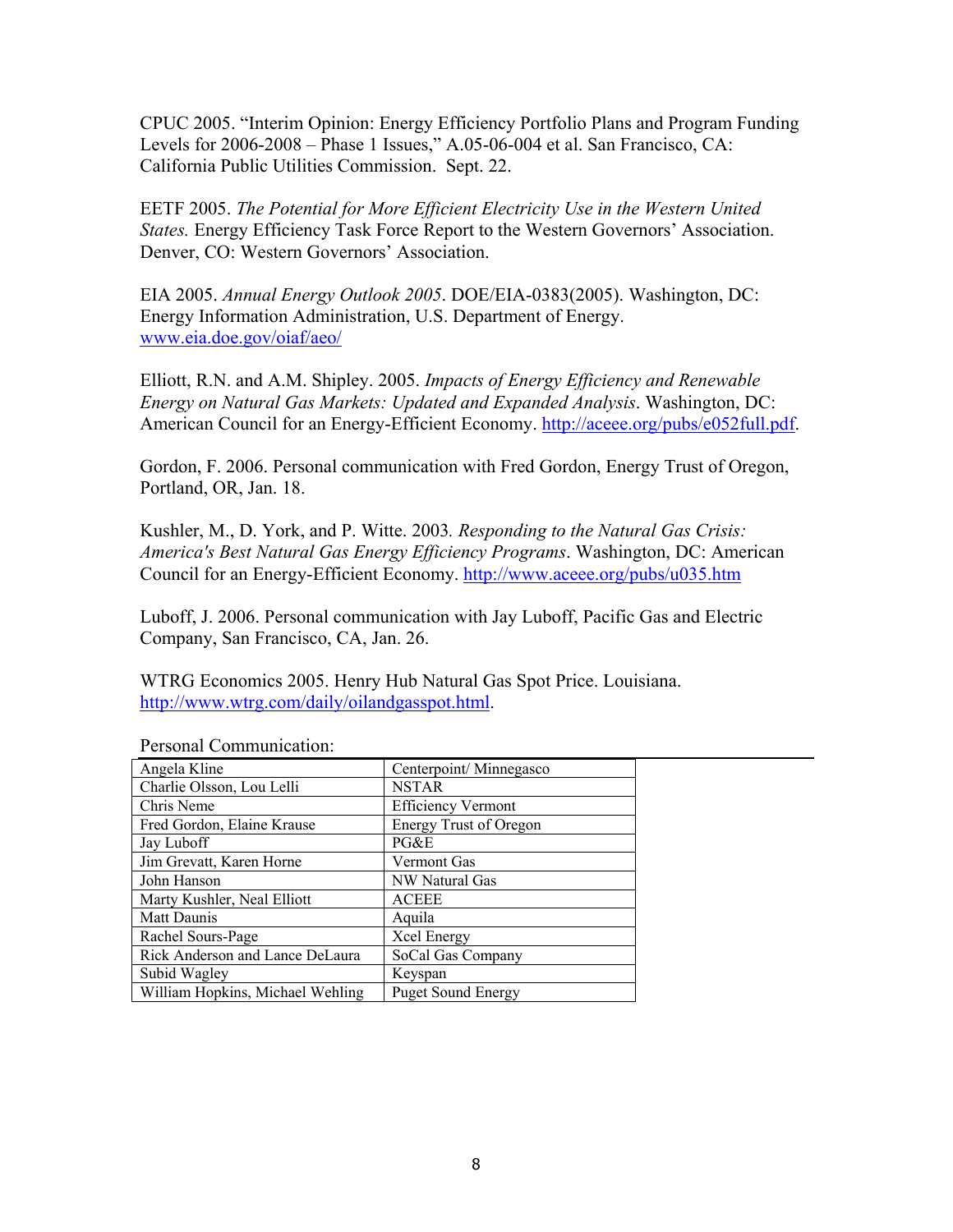## **Appendix A. SWEEP Natural Gas DSM Survey Questions**

- 1) Which energy efficiency programs is the utility implementing?
- 2) Which sectors does the utility implement EE programs for? Also, are the programs available for "transportation customers" as well as full service customers?
- 3) How much gas (million cubic feet per year) are these programs as a whole saving each year? Is this number is going up or down, and by how much?
- 4) How much gas is the utility selling at the retail level per year? (for the same year the savings numbers are for).
- 5) How much money is the utility spending on its gas EE programs? Is this number is going up or down (level of expansion)?
- 6) What are the utility's retail revenues per year?
- 7) Is the utility implementing gas EE programs because it is required to, or because it chooses to?
- 8) Does the utility receive any financial incentive for implementing gas EE programs for its customers? If so, what type of incentive? How does the incentive work?
- 9) Does the utility determine the cost effectiveness of its gas EE programs? If so, what was the benefit-cost ratio for the programs as a whole in the most recent year for which data are available? Also, what cost effectiveness test is used to determine the benefit-cost ratio? And how are benefits determined—is it just the avoided gas cost, or does it include some avoided investment cost as well?
- 10) What effect has the recent increase in gas prices had on the utility's EE programs and willingness to implement such programs?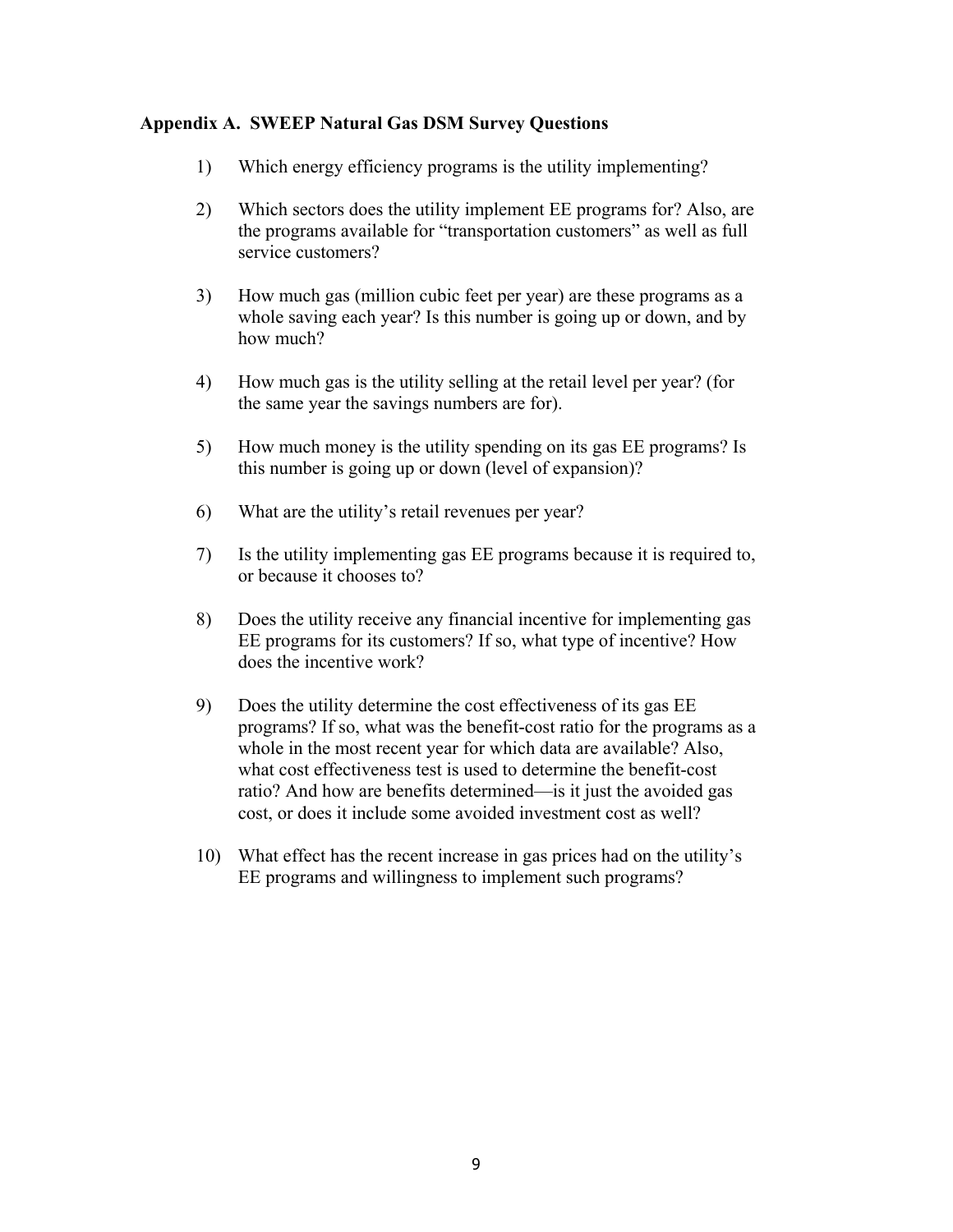## **Appendix B. Gas Utility DSM Program Profiles**

| Aquila (MN)                                         | 2004 DSM Program                                             |
|-----------------------------------------------------|--------------------------------------------------------------|
| DSM program spending                                | \$2.1 million                                                |
| % of revenues spent on DSM                          | 1.4%                                                         |
| Natural gas savings                                 | 145,800 MCF per year                                         |
| % of natural gas sales                              | $0.5\%$                                                      |
| Annual savings/million \$ of program<br>expenditure | 69,400 MCF                                                   |
| Is DSM required?                                    | Yes, mandated by state statute 216B.214.                     |
| Incentives for shareholders or<br>decoupling?       | Yes, performance-based incentive. 2004 bonus =<br>\$485,000. |
| Programs for transportation<br>customers?           | Included in MN; not IA.                                      |
| Benefit-cost test                                   | Societal test                                                |
| Benefit-cost ratio                                  |                                                              |

Other information: In Missouri, Aquila has requested permission to implement natural gas DSM because of business opportunities.

| <b>Centerpoint Energy (MN)</b>                      | 2004 DSM Program                         |
|-----------------------------------------------------|------------------------------------------|
| DSM program spending                                | \$5.6 million                            |
| % of revenues spent on DSM                          | $0.5\%$                                  |
| Natural gas savings                                 | 720,000 MCF per year                     |
| % of natural gas sales                              | 0.5%                                     |
| Annual savings/million \$ of program<br>expenditure | 128,600 MCF                              |
| Is DSM required?                                    | Yes, mandated by state statute 216B.214. |
| Incentives for shareholders or<br>decoupling?       | Yes, performance-based incentives.       |
| Programs for transportation<br>customers?           | Yes.                                     |
| Benefit-cost test                                   | societal                                 |
| Benefit-cost ratio                                  | 2.6                                      |

Other information: Shareholders receive a bonus if performance metrics are achieved or exceeded.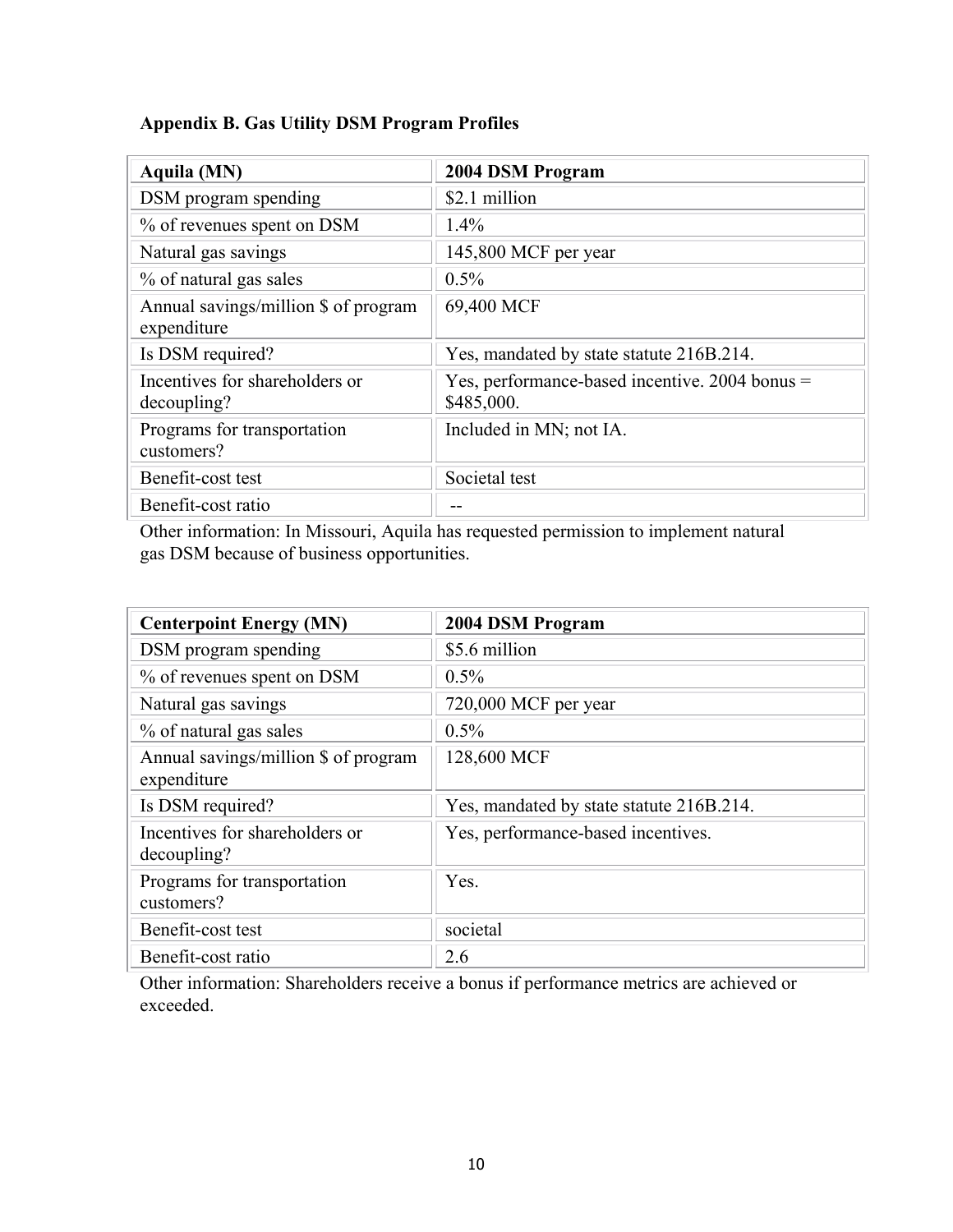| <b>Keyspan</b> (MA)                                 | 2004 DSM Program                                                  |
|-----------------------------------------------------|-------------------------------------------------------------------|
| DSM program spending                                | \$12 million                                                      |
| % of revenues spent on DSM                          | $1.0\%$                                                           |
| Natural gas savings                                 | 490,000 MCF per year                                              |
| % of natural gas sales                              | $0.4\%$                                                           |
| Annual savings/million \$ of program<br>expenditure | 40,800 MCF                                                        |
| Is DSM required?                                    | Yes, through settlements.                                         |
| Incentives for shareholders or<br>decoupling?       | 5% shareholder incentive based on performance and<br>settlements. |
| Programs for transportation<br>customers?           | No.                                                               |
| Benefit-cost test                                   | <b>TRC</b>                                                        |
| Benefit-cost ratio                                  | 3.0                                                               |

Other information: DSM program spending is increasing by 1% each year. Keyspan is in the middle of a 5-year DSM program.

| <b>Northwest Natural Gas (OR)</b>                   | 2004 DSM program (administered by the ETO)                                                |
|-----------------------------------------------------|-------------------------------------------------------------------------------------------|
| DSM program spending                                | \$4.7 million                                                                             |
| % of revenues spent on DSM                          | $0.7\%$                                                                                   |
| Natural gas savings                                 | 85,000 MCF per year                                                                       |
| % of natural gas sales                              | 0.12%                                                                                     |
| Annual savings/million \$ of program<br>expenditure | 18,000 MCF                                                                                |
| Is DSM required?                                    | Yes, through system benefit charge.                                                       |
| Incentives for shareholders or<br>decoupling?       | Partial decoupling.                                                                       |
| Programs for transportation<br>customers?           | Offered, but not included here because transportation<br>customers are not participating. |
| Benefit-cost test                                   | Societal                                                                                  |
| Benefit-cost ratio                                  |                                                                                           |

Other information: The systems benefit charge for energy efficiency programs is 1.5% of revenues, which represented about \$8.3 million in 2004. However, only about \$4.7 million was spent on efficiency programs in 2004 because of the transition from program implementation by the utility to the ETO. Also, NNG is continuing to administer funding for low-income home weatherization.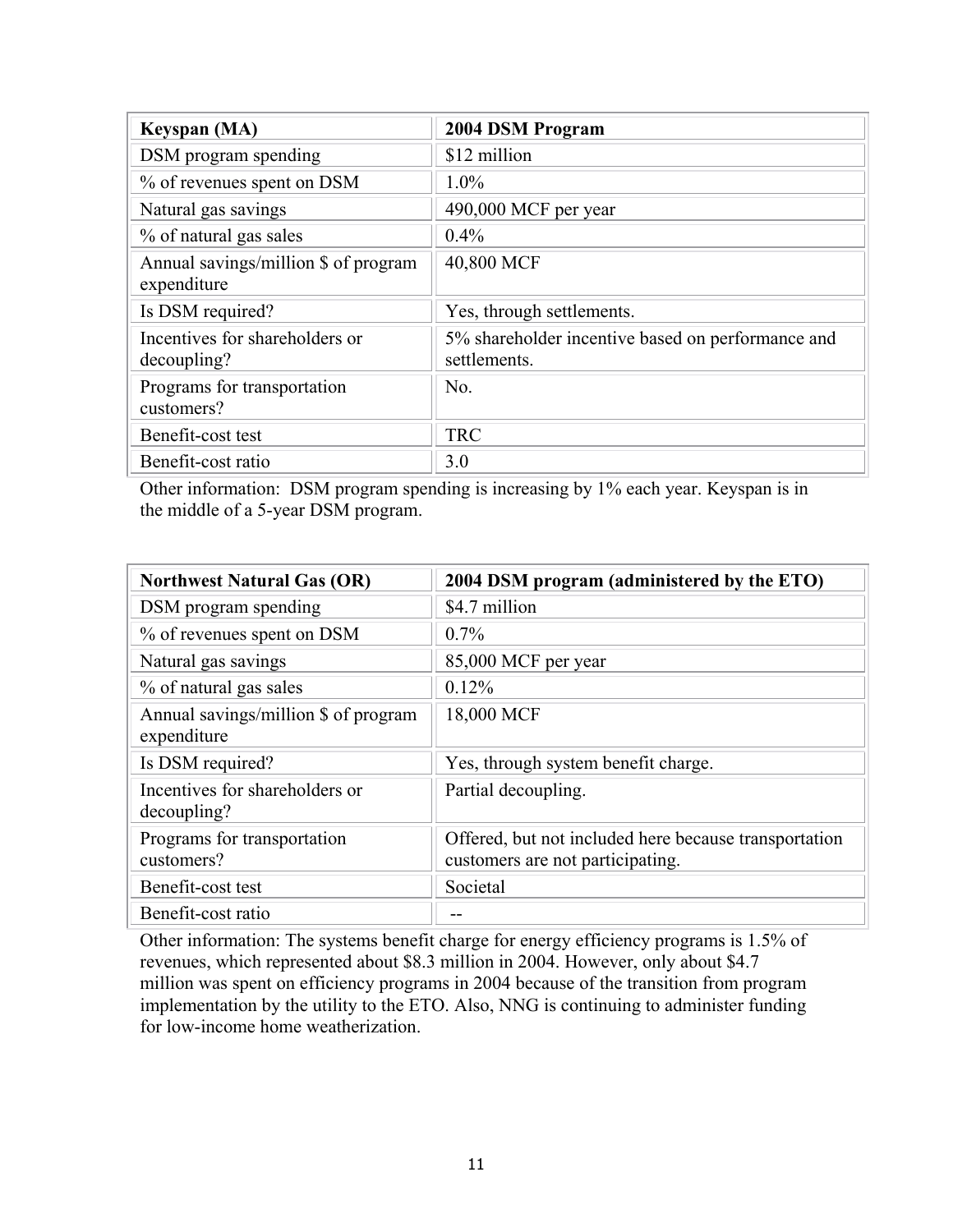| <b>NSTAR (MA)</b>                                   | 2004 DSM Program                                   |
|-----------------------------------------------------|----------------------------------------------------|
| DSM program spending                                | \$3.9 million                                      |
| % of revenues spent on DSM                          | 0.8%                                               |
| Natural gas savings                                 | 71,500 MCF per year                                |
| % of natural gas sales                              | $0.2\%$                                            |
| Annual savings/million \$ of program<br>expenditure | 18,300 MCF                                         |
| Is DSM required?                                    | No.                                                |
| Incentives for shareholders or<br>decoupling?       | Yes. Loss base revenues and performance incentive. |
| Programs for transportation<br>customers?           | No.                                                |
| Benefit-cost test                                   | <b>TRC</b>                                         |
| Benefit-cost ratio                                  | 2.29                                               |

Other information: NSTAR has entered into agreements with state regulators to implement conservation programs for their customers. NSTAR receives incentive dollars for achieving program goals (+/- \$100K). The company also receives loss base revenue dollars, which are significantly higher.

| PG&E (CA)                                           | 2004 DSM Program                             |
|-----------------------------------------------------|----------------------------------------------|
| DSM program spending                                | \$21.7 million                               |
| % of revenues spent on DSM                          | $0.7\%$                                      |
| Natural gas savings                                 | 2.04 million MCF per year                    |
| % of natural gas sales                              | $0.7\%$                                      |
| Annual savings/million \$ of program<br>expenditure | 94,000 MCF                                   |
| Is DSM required?                                    | Yes, mandated.                               |
| Incentives for shareholders or<br>decoupling?       | Decoupling of sales and fixed cost recovery. |
| Programs for transportation<br>customers?           | Yes.                                         |
| Benefit-cost ratio used                             | <b>TRC</b>                                   |
| Benefit-cost ratio                                  | 2.1                                          |

Other information: Gas DSM programs are expanding and savings goals increase 28% between 2005 and 2006, 18% between 2006 and 2007, and 17% between 2007 and 2008. Shareholder incentives will be considered by the California PUC in 2006.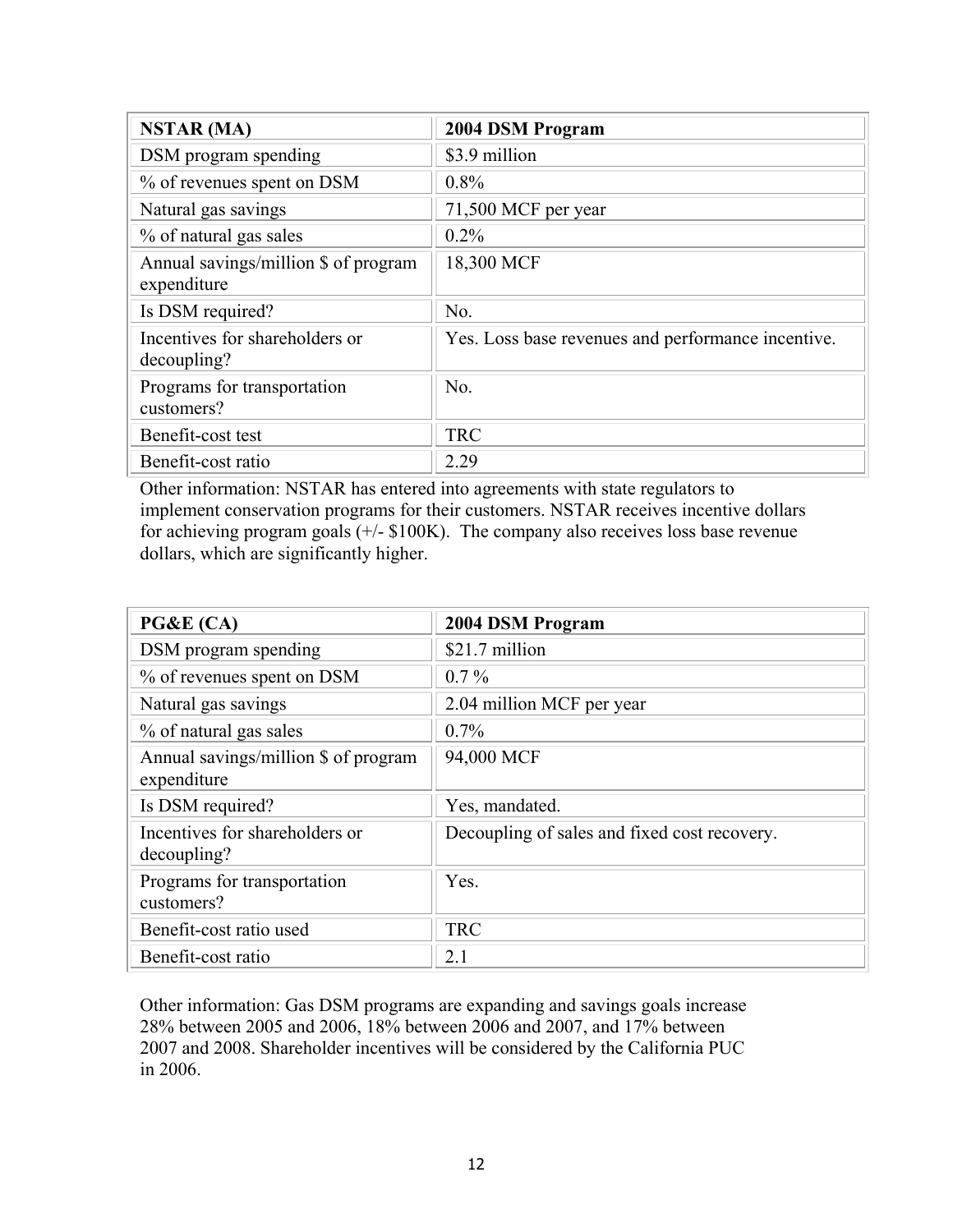| PSE (WA)                                            | 2004 DSM Program              |
|-----------------------------------------------------|-------------------------------|
| DSM program spending                                | \$3.8 million                 |
| % of revenues spent on DSM                          | $0.5\%$                       |
| Natural gas savings                                 | 311,000 MCF                   |
| % of natural gas sales                              | $0.4\%$                       |
| Annual savings/million \$ of program<br>expenditure | 82,300 MCF                    |
| Is DSM required?                                    | Yes, by settlement agreement. |
| Incentives for shareholders or<br>decoupling?       | No.                           |
| Programs for transportation<br>customers?           | No.                           |
| Benefit-cost test                                   | <b>TRC</b>                    |
| Benefit-cost ratio                                  | 1.93                          |

Other Information**:** PSE currently operates its programs according to the provisions established in settlement agreement with various stakeholder groups on conservation, as part of its 2001 general rate case, and consistent with guidance established through a least-cost planning (LCP) process. The benefit-cost ratio under the utility cost test was about 4.4.

| So Cal Gas (CA)                                     | 2004 DSM Program                                  |
|-----------------------------------------------------|---------------------------------------------------|
| DSM program spending                                | \$21 million                                      |
| % of revenues spent on DSM                          | $0.6\%$                                           |
| Natural gas savings                                 | 1.1 million MCF per year                          |
| % of natural gas sales                              | $0.3\%$                                           |
| Annual savings/million \$ of program<br>expenditure | 52,400 MCF                                        |
| Is DSM required?                                    | Yes, mandated by D.03-08-067 (2003).              |
| Incentives for shareholders or<br>decoupling?       | Yes, decoupling of sales and fixed cost recovery. |
| Programs for transportation<br>customers?           | Yes.                                              |
| Benefit-cost test                                   | <b>TRC</b>                                        |
| Benefit-cost ratio                                  | 2.67                                              |

Other information: As is the case for PG&E, gas DSM programs are growing substantially during 2006-2008.